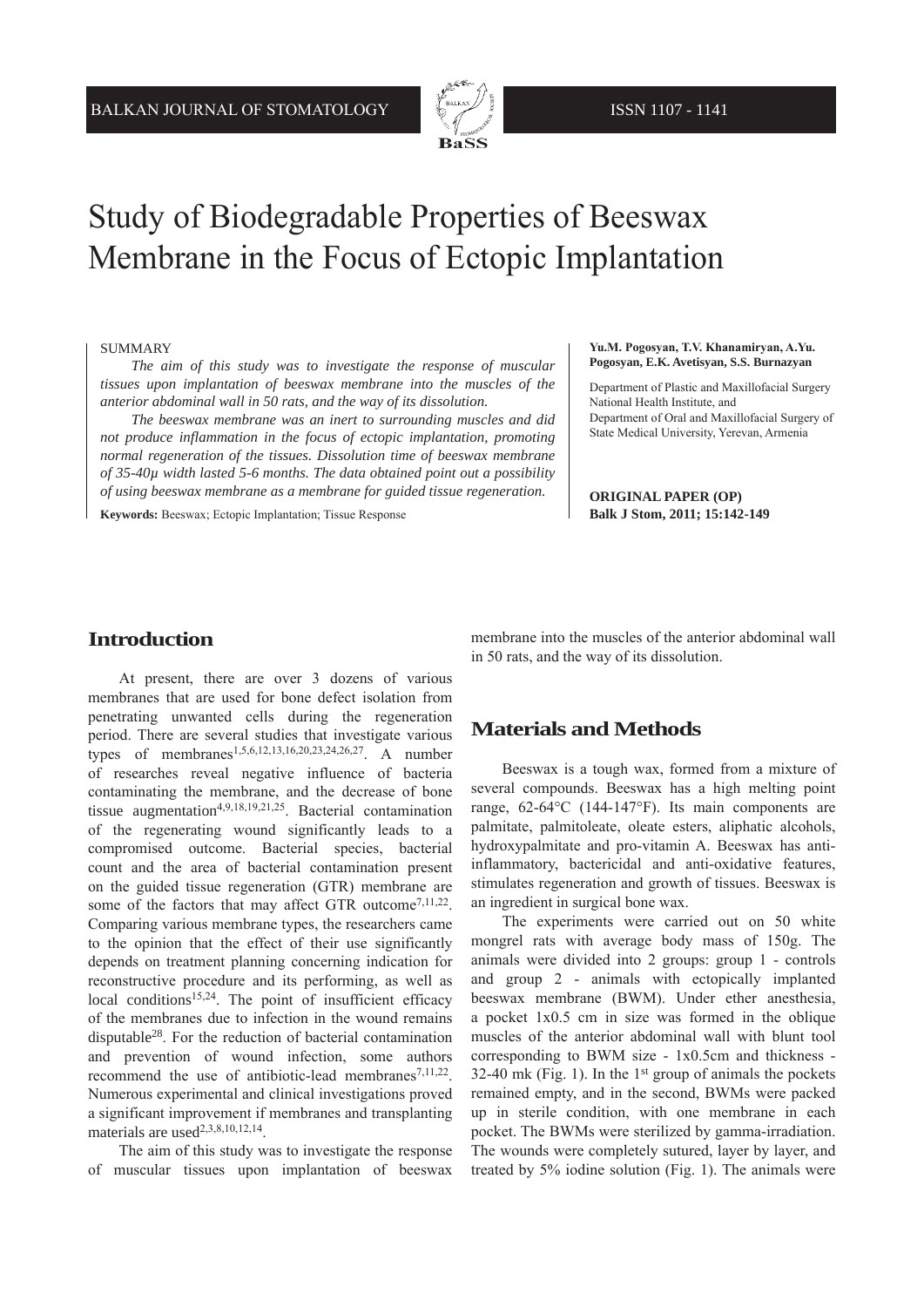withdrawn from the experiment by the excessive dose of ether in the 7<sup>th</sup>, 15<sup>th</sup>, 30<sup>th</sup>, 60<sup>th</sup>, 90<sup>th</sup> 120<sup>th</sup> and 180<sup>th</sup> days. The tissues obtained in these terms were fixed

in 10% formalin neutral solution and filled in paraffin blocks. The slides sized about 7-8µ were dyed with haematoxylin-eosin (HE).



*Figure 1. The stages of bee wax membrane implantation into the anterior abdominal wall in rats. 1) beeswax membranes; 2) pocket formation corresponding to the membrane size; 3) membrane implantation into the formed pocket; 4) layer-by-layer suturing of the wound.*

#### **Results and Discussion**

On the first day and the following days of observation of animals, no significant deviations of wound healing processes after surgery were observed. In all the animals wounds healed uneventfully, by first intention.

At the  $7<sup>th</sup>$  day after surgery, exploring the area of surgical intervention in control animals, some haemorrhagic foci and disturbance of blood vessel bed in the surgical area was observed in the anterior abdominal wall (Fig. 2.1). In the experimental group animals the contours of bee wax membrane were obviously determined (Fig. 3.1). In both groups a certain decrease in translucency of the anterior abdominal wall was observed

in the area adjacent to the zone of surgical intervention, probably due to developing post-operative oedema. Microscopically, regenerative-granular processes were expressed in the control group as a reactive-inflammatory response, with newly generated vessels. Defibrillated areas of the muscular fibres were penetrated by plasmatic cells and connective, presented by polymorph cells, including endothelial cells, fibroblasts, histocytes, as well as accumulation of neutrophils and macrophages, and the net of fibres located between the vessels (Fig. 4.1). In the preparations of the experimental group, no macrophage response was revealed; the observed connective tissue elements were mainly fibroblastic, though wide lucidity areas between the muscular bundles were found out, defining the presence of the membrane (Fig. 5.1).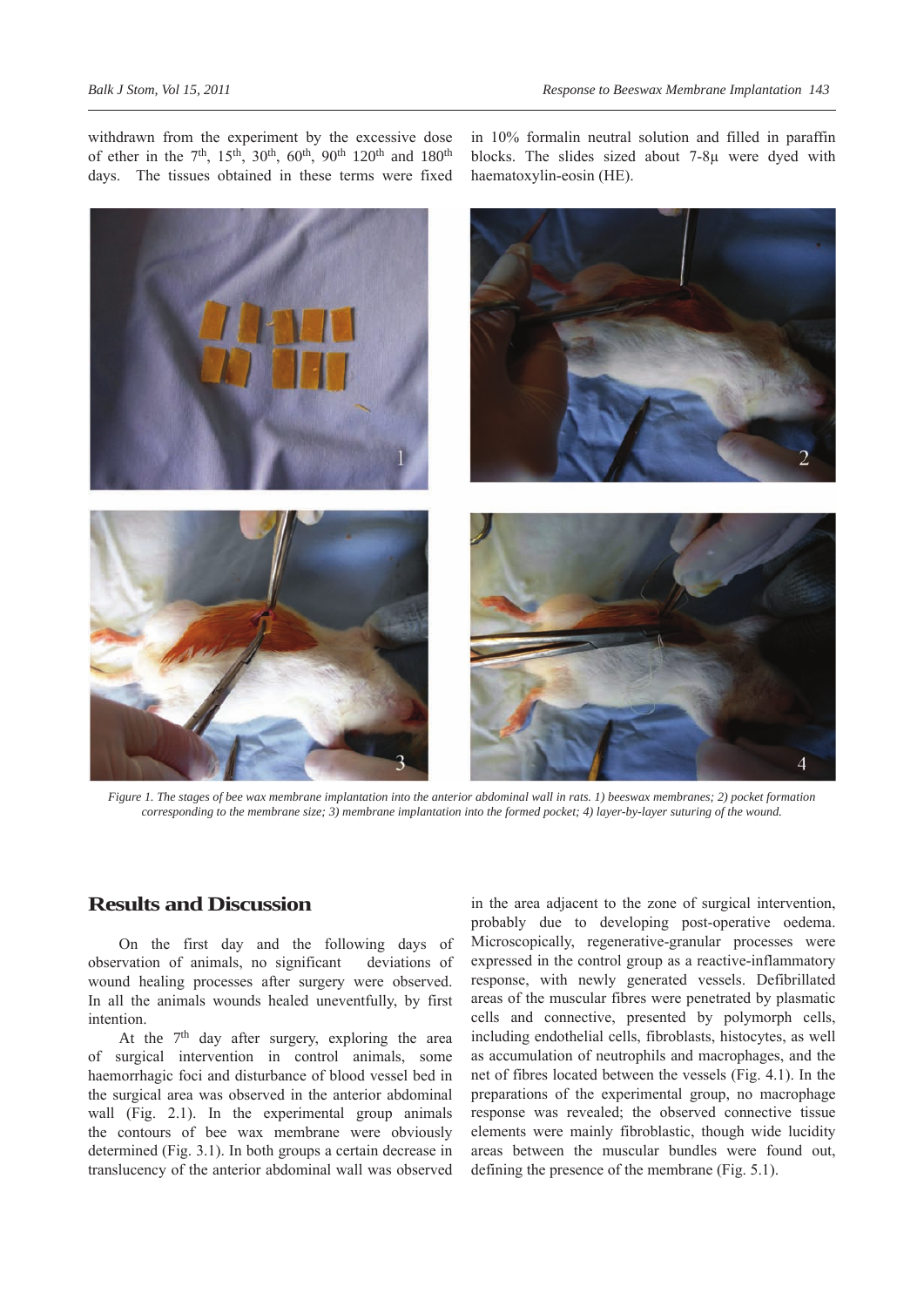

*Figure 2. Macroscopic picture of surgical intervention in the oblique muscles of the anterior abdominal wall of the control group animals (explanation in the text)*

At the 15<sup>th</sup> day after the surgery, findings hardly differ from those obtained on the  $7<sup>th</sup>$  day. Macroscopically, transparency increased in the anterior abdominal wall, and signs of tissue oedema disappeared. However, surgical area in the control group animals was more transparent. In micro-preparations, a moderate reactive inflammatory process with densely located mononuclear cells of the same type and partly preserved infiltrations of plasmatic type was observed, including the presence of thin-walled capillaries type. Rough fibrous connective tissue strips were formed in the junction points of the torn fibres, with muscular fibre regulation (Fig. 4.2). In the experimental group of animals, the formation of fibrous-granular tissue around the main vacuolar cavities was observed (Fig. 5.2). The latter could be the evidence of triggering BWM biodegradation process, so that the BWM is fragmented into separate parts and wrapped by fibroblastic elements.

At the 30<sup>th</sup> day after membrane implantation in the muscular bed, macroscopically, the membrane edges became more transparent and irregular, resembling mosaic (Fig 3.2). The muscles surrounding the membrane had the structure typical of the crossstriated ones. Microscopically, homogenization of the affected myofibrils and bordering areas of the muscles was observed, with continuation new blood vessels and capillaries formation (Fig. 5.4). In histograms of experimental animals, the fibroblast number continued progressively to increase, enlarging the granular tissue area and decreasing size of the space occupied by the membrane, i.e., meaning dissolution of BWM and its replacement with fibrous-reticular tissue (Fig. 5.4). Increase in the amount of collagen fibres and formation of dense rough fibrous connective tissue with the developed capillary net was also observed.

At the 60<sup>th</sup> day after membrane implantation in the muscular bed, macroscopically, the area of surgical intervention was practically invisible in the control group, and vascular bed was restored almost completely (Fig. 2.2). In the experimental group, the membrane resembled mosaic picture with dark and lighter areas. The membrane edges were irregular and ragged (Fig. 3.4). Microscopically, vessel infiltration with cellular elements was observed here and there, which confirms the angiogenesis process. The spaces occupied by the membrane varied in shape and size, and were surrounded by the connective tissue with capillaries, including collagen and elastic fibres accumulated in bundles. The absence of connective-tissue capsule in the zone of the implanted membrane represents the evidence of the material biocompatibility and complete dissolution of the BWM.

At the 90th day of study, the intrusion zone in the control group animals macroscopically could not be revealed and capillary bed restored completely (Fig. 2.3).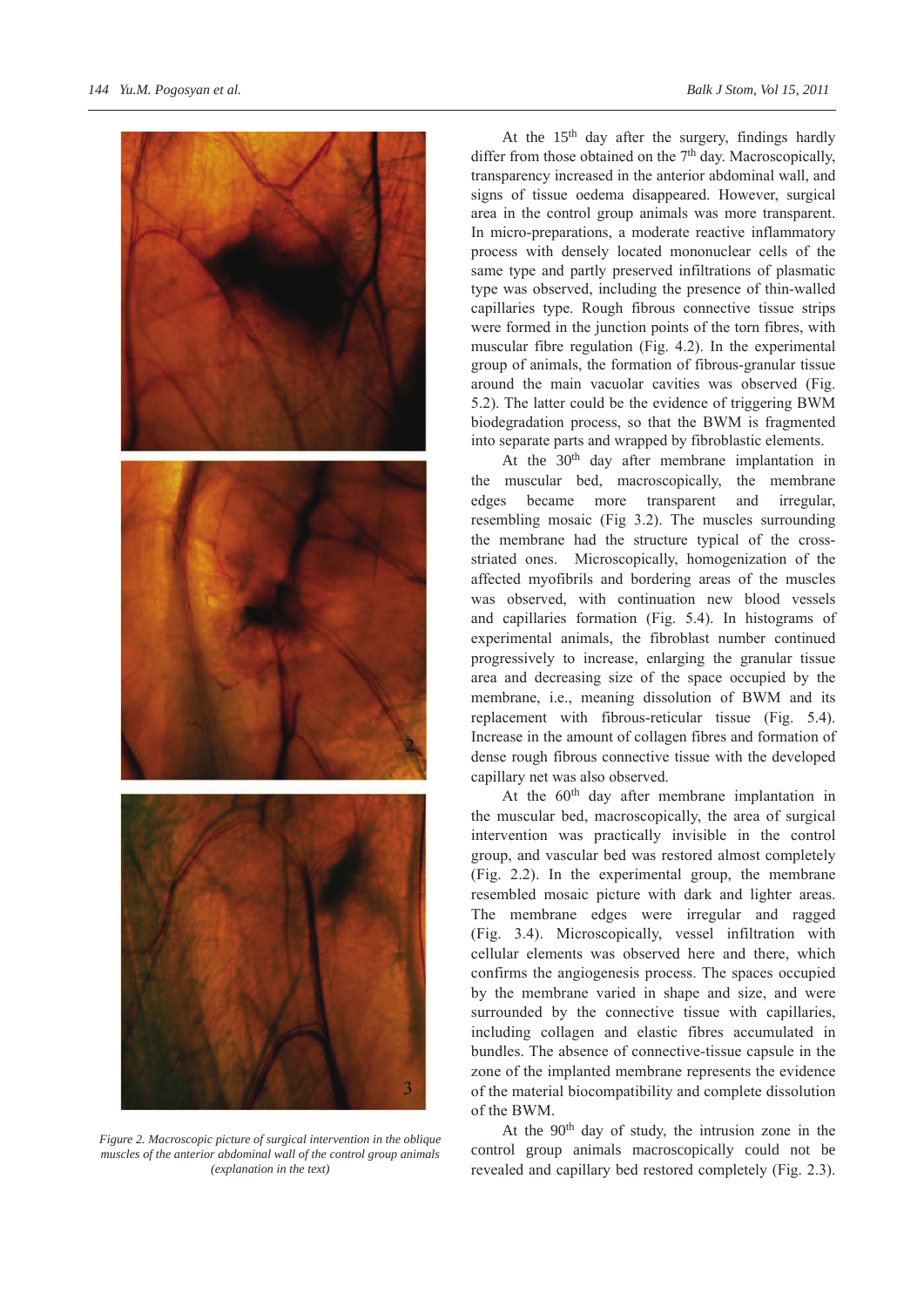

*Figure 3. Macroscopic picture of the intervention area in the oblique muscles of the anterior abdominal wall in the experimental group animals (explanation in the text)*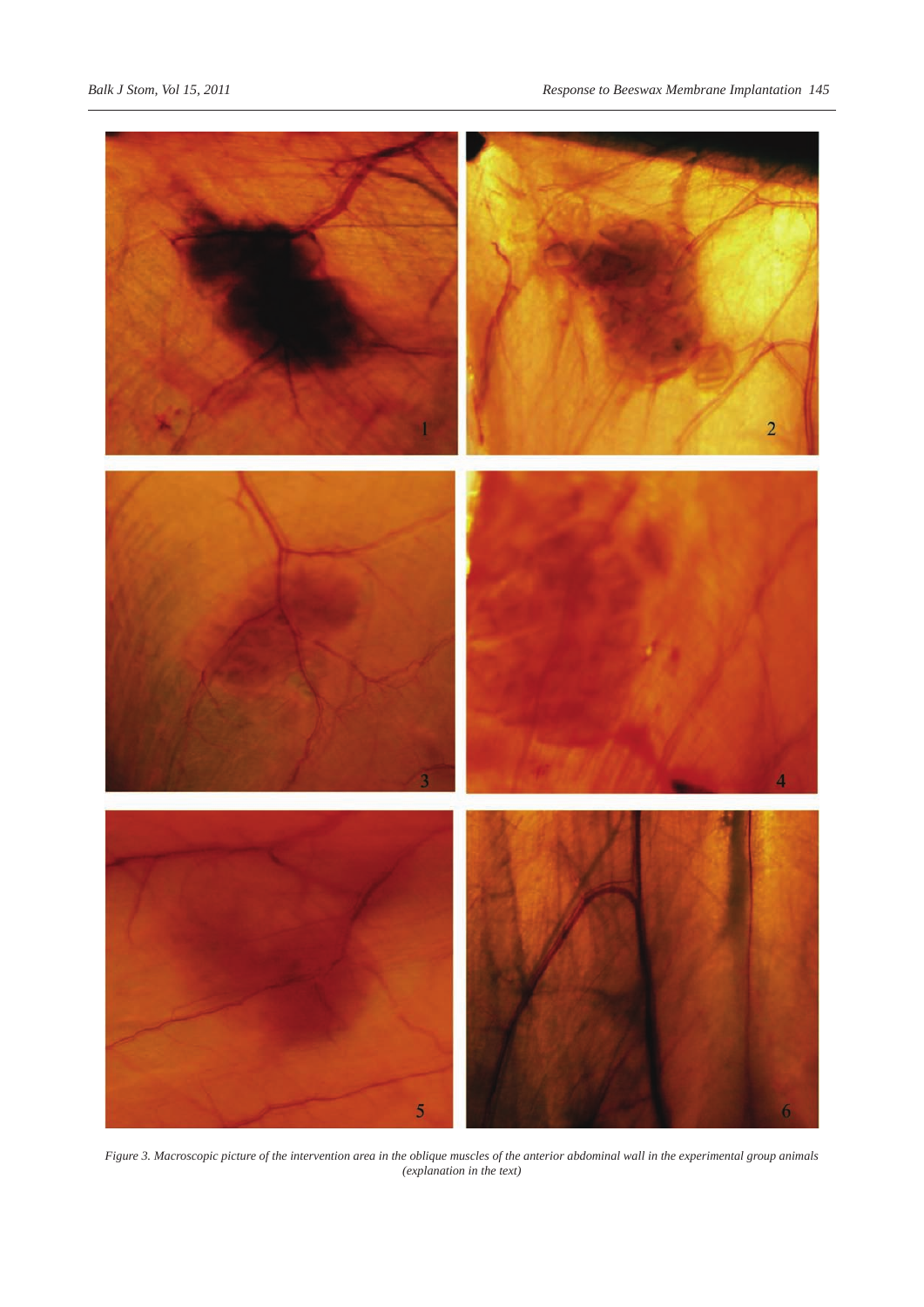

*Figure 4. Morphological picture of intervention in the control animals (staining by hematoxillin-eosine , x60 magnification, explanation in the text)*

In the histograms, only in some preparations, junction lines of the muscular bundles were traced. (Figs. 4.3 and 4.4). In the experimental group, macroscopically, the picture was almost the same as at the 60<sup>th</sup> day of the study. The process of collagen and elastic fibre formation actively continued though the decrease in the amount of fibroblasts and fibro-granular tissue.

By the 4<sup>th</sup> month of observation, the membrane thinned fragments with ragged and uneven edges were observed. In the surgery zone, vascular bed was practically restored (Fig. 3.5). Microscopically, an unordered location of muscular fibres and, here and there, preserved micro-cavities with uneven edges, with penetration of fibrous cord and a delicate net of connective tissue, were observed in the experimental group of animals (Fig. 5.5).

By the end of the experiment, at the  $180<sup>th</sup>$  day after surgical intervention, the presence of the membrane in the muscular bed in the experimental animals was not observed, which indicated a complete dissolution of the membrane. The vascular bed and the transparency of the abdominal wall completely restored (Fig. 3.6). Microscopically, in all the preparations, a restored tissue with cross-striated orientation of the fibres and the vascular system with fibrous tissue net areas, including muscular fibre fragments, was present (Fig. 5.6). Microscopically, muscular fibres, a delicate net of fibrous tissue with the areas of rough fibrous tissue were observed, which means that cicatricle tissue has been completely formed in the intervention zone.

Thus, based on the results of the presented research, we concluded that the BWM prepared by us is not only an inert material for implantation; it did not cause inflammatory reaction, but promoted normal regeneration. It should be noted that bee wax is a biologically active product possessing high bactericidal properties. Due to the presence of pro-vitamin A and other biologically active substances, it is able to stimulate regeneration processes, which results in quick healing of the affected tissues.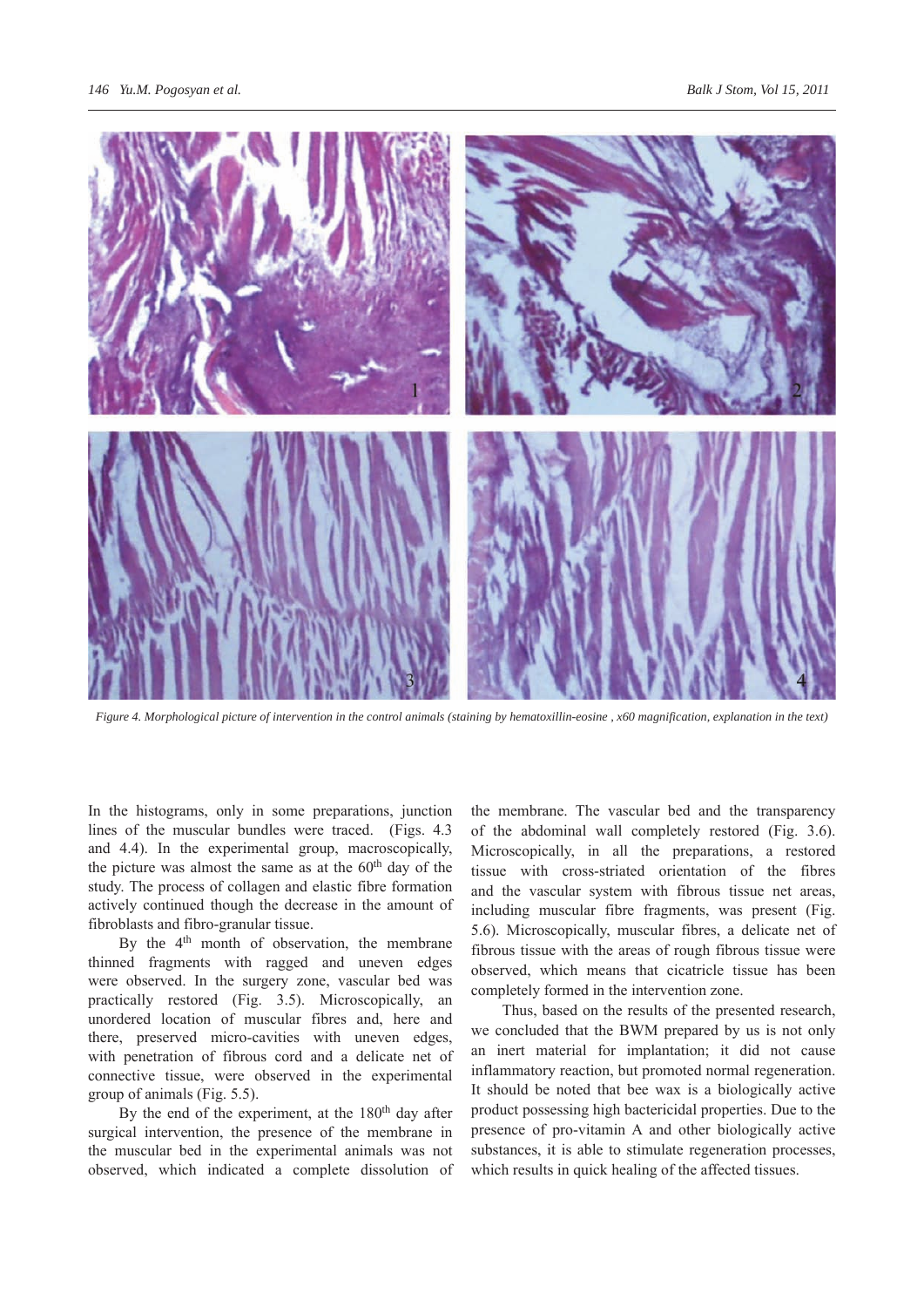

*Figure 5. Morphological picture after beeswax membrane ectopic implantation (stained by hematoxillin-eosine, 1.3.4.5.6. x60 magn., 2 – x200 magn, explanation in the text)*

The membrane dissolution terms are such that it could be applied as an alternative to other known membranes for isolation of bone defects and bone augmentation; it creates favourable conditions for successful formation, reliable preservation and normal transformation of various substitutes of bone tissue and blood clot in the area of bone defect. Summarizing the research data on regeneration processes after BWM

ectopic transplantation, the results indicate that the applied BWM is involved into the biodegradation process by the 15<sup>th</sup> day after the implantation and, by gradual fragmentation and dissolution, it is substituted with connective tissue of various degree of maturity. The dissolution terms of the BWM 32-45  $\mu$  thick vary from 5 to 6 months, which is acceptable to be used as a membrane for guided tissue regeneration.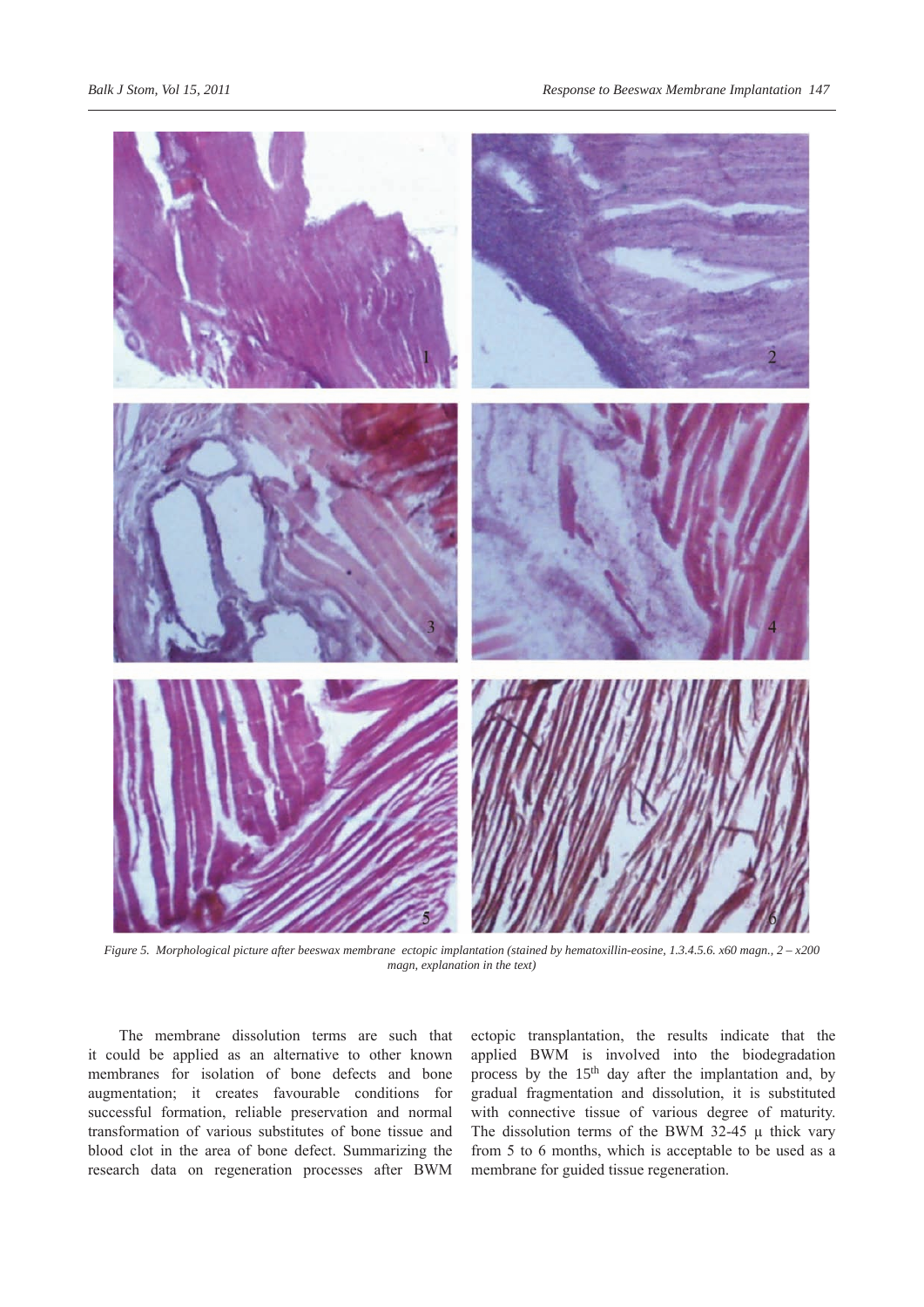## **References**

- 1. *Babusch Ch*. The use of platelet-rich plasma with implant reconstructive procedures. International College oral Implants World Congress, Buenos Aires, 1999.
- 2. *Basbutski JD, Wang HL.* Periodontal and Endodontic Regeneration*. J Endod,* 2009; 35(3):321-328.
- 3. *Becker W*. Periodontal regeneration: myth or reality? *J Calif Dent Assoc*, 1999; 27(2):118-124.
- 4. *Becker J, Al-Nawas B, Klein MO, Schiliephake H, Terheyden H, Schwartz F*. Use of a new crosslinked collagen membrane for the treatment of dehiscence-type defects at titanium implants: a prospective randomized-controlled double-blinded clinical multicentre study. *Clin Oral Impl Res*, 2009; 20(7):742-749.
- 5. *Bornstein MM, Heynen G, Bosshardt DD, Buser D*. Effect of Two Bioabsorbable Barrier Membranes on Bone Regeneration of Standardized Defects in Calvarial Bone: A Comparative Histomorphometric Study in Pigs. *J Periodontol*, 2009; 80:1289-1299.
- 6. *Chang-Kyun L, Ki-Tae K, Tae K, Yang-Jo S, Yong-Moo L, et al*. Biological effects of a porcine derived collagen membrane on intrabony defects. *J Periodontol Impl Sci*, 2010; 40(6):290-305.
- 7. *Chi-Fang C, Ya-Yun L, Lin-Yang C, Yen-Ting C, Shan-Ling Hg, Li-Jane L*. Bacterial Penetration Through Antibiotic-Loaded Guided Tissue Regeneration Membranes. *J Periodontol*, 2009; 80:1478.
- 8. *Cordioli G, Majzoub Z, Riachi F*. Postloading behaviour of regenerated tissues in GBR-treated implant sites. *Int J Periodontics Restorative Dent*, 1999; 19(1):44-55.
- 9. *Cortellini P*. Reconstructive periodontal surgery: A challenge for modern periodontology. *Int Dent J*, 2006; 56:250-255.
- 10. *Dori F, Huszar T, Nicolidakis D, Arweiler NB, Gera I, Sculean A*. Effect of platelet rich plasma on the healing of intrabony defects treated with an anorganic bovine bone mineral and expanded polytetrafluoroethylen membranes. *J Periodontol*, 2007; 78:983-990.
- 11. *Dowell P, Al-Arrayed F, Adam S, Moran J*. A comparative clinical study: the use of human type I collagen with and without the addition of metronidazole in the GTR method of treatment of periodontal diseases. *J Clin Periodontol*, 1995; 22(7):543-549.
- 12. *Eickholz P, Lenhard M, Benn KD, Staehle H*. Periodontal surgery of vertical bone defects with or without synthetic bioabsorbable barriers. 12-month results. *J Periodontol*, 1998; 69:1210-1217.
- 13. *Elharar F, Rodriguez H, Benque E, Caffesse R*. Guided tissue regeneration with bioabsorbable and expanded polytetrafluoroethylene barrier membranes in the treatment of naturally occurring periodontal defects in dogs. *J Periodontol*, 1998; 69:1218-1228.
- 14. *Falk H, Laurell L, Ravald N, Teiwik A, Persson R*. Guided tissue regeneration therapy of 203 consecutively treated intrabony defects using a bioabsorbable matrix barrier. Clinical and radiographic findings. *J Periodontol*, 1997; 68(6):571-581.
- 15. *Fugazzoto P*. Maintenance of soft tissue closure following guided bone regeneration: technical considerations and report of 723 cases. *J Periodontol;* 1999; 70(9):1085-1097.
- 16. *Ghanaati SH, Schlee M, Webber MJ, Willershausen I, et al*. Evaluation of the tissue reaction to a new bilayered collagen matrix in vivo and its translation to the clinic. *Biomedical Materials*, Vol. 6, № 1.
- 17. *Hommoss A*. Nanostructured lipid carriers (NLC) in dermal and personal care formulation Inaugural Dissertation, Berlin, 2008, p. 28.
- 18. *Hung SL, Lin YW, Wang YH, Chen YT, Su CY, Ling LJ*. Permeability of Streptococcus mutans and Actinobacillus actinomycetem comitans through guided tissue regeneration membranes and their effects on attachment of periodontal ligament cells. *J Periodontol*, 2002; 73(8):841-851.
- 19. *Jingchao Z, Huang C, Qian X, Anchun MO, Jidong L, Yi Z*. Biological properties of a biomimetic membrane for guided tissue regeneration: a study in rat calvarial defects. *J Periodontol*, 2010; 21(4):392-397.
- 20. *Mosses O, Pitaru S, Artzi Z, Nemcovsky CE*. Healing of dehiscence-type defects in implants placed together with different barrier membranes: a comparative clinical study. *J Clin Oral Implant Res*, 2005; 16:210-219.
- 21. *Parashis A, Andronikaki-Faldami A, Tsiklakis K*. Comparison of 2 regenerative procedures - guided tissue regeneration and demineralized freeze-dried bone allograft in the treatment of intrabony defects: a clinical and radiographic study. *J Periodontology*, 1998; 69(7):751-758.
- 22. *Rossa ML, Pustiqlioi FE, Hespanhol AM, Kon S, Grigolli Filho J, Novo NF*. SEM analyses of bacterial contamination of e-PTFE membranes and GTR clinical results. *J Int Acad Periodontol*, 2006; 8(4):115-124.
- 23. *Sbordone L, Barone A, Di Genio M, Ramaglia L*. Tetracycline fibres used to control bacterial infection during guided tissue regeneration. Minerva Stomatologica, 2000; 49: 27-34.
- 24. *Tatakis D, Trombelli L*. Adverse effects associated with a bioabsorbable guided tissue regeneration device in the treatment of human gingival recession defects. A clinicopathologic case-report. *J Periodontol*, 1999; 70:239-247.